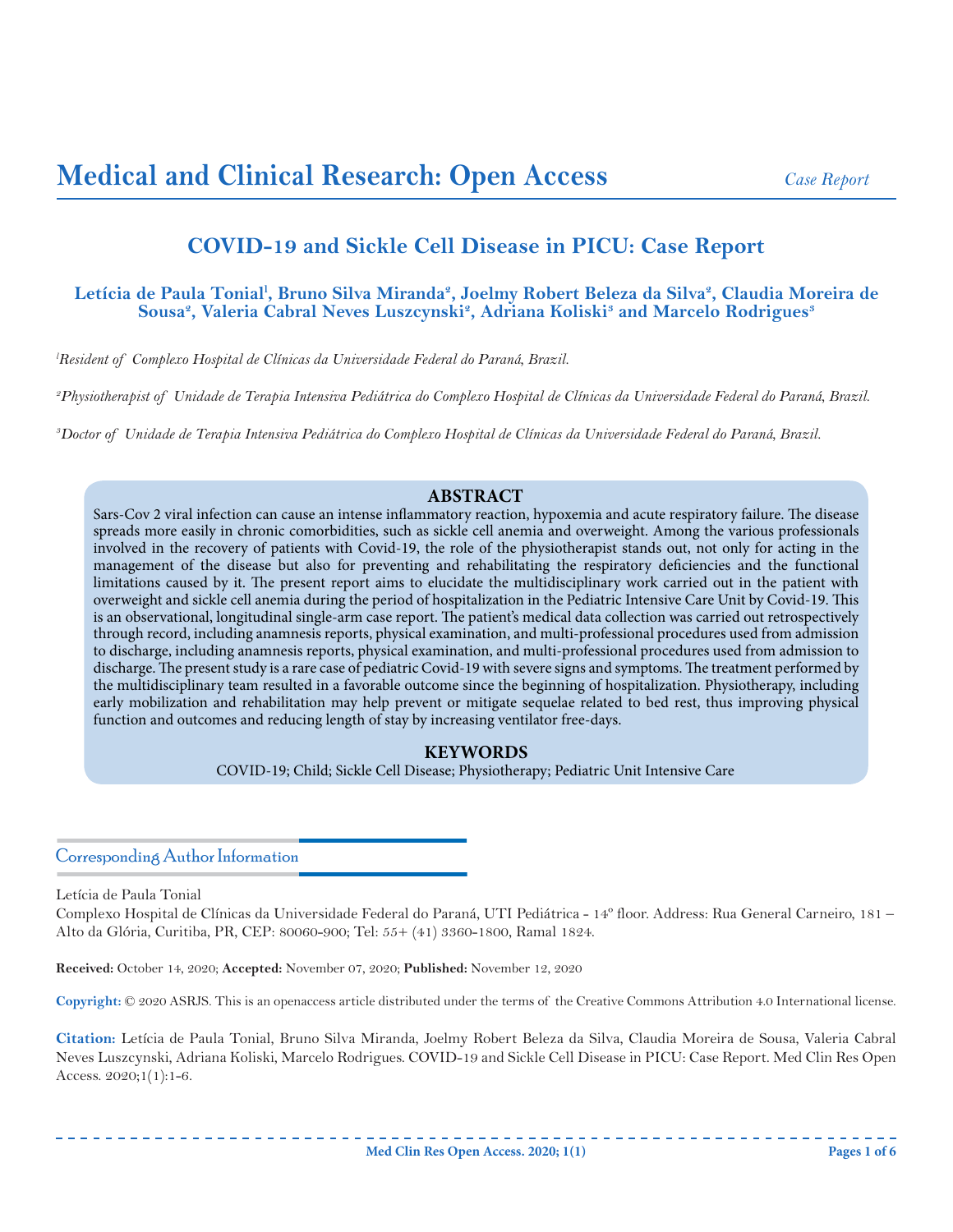#### **Introduction**

Sars-Cov 2 viral infection can cause an intense inflammatory reaction, hypoxemia and acute respiratory failure. Depending on the clinical severity presented deficiency in respiratory muscle function and exercise tolerance may occur, causing difficulty in performing daily life activities that involve functional capacities (1).

The disease spreads more easily in chronic, autoimmune, and hematological comorbidities, such as sickle cell disease (SCD), which is a recessive hereditary hemolytic disease in which red blood cells, due to a mutation in the hemoglobin beta-chain gene. Reduction or obstruction of capillaries by sickle-shaped red blood cells can cause tissue hypoxia, worsening the circulatory situation and, more seriously, suffering tissue infarctions with necrosis and the formation of fibrosis. Therefore, patients with SCA are more likely to develop infectious conditions (2).

Childhood obesity is characterized as an accumulation of body fat compared to lean mass, providing negative health impacts. It is considered a metabolic and chronic disorder defined by the positive balance between consumption and energetic wear. The mechanisms by which obesity reduces microvascular reactivity in pre-puberty children is not yet well defined, but a defect in vascular relaxation can generate an inflammatory mechanism in smooth endothelial muscles, causing vasoconstrictions and possible tissue ischemia, especially in individuals with bad habits of life (3,4).

Among the various professionals involved in the recovery of patients with Covid-19, the role of the physiotherapist stands out, not only for acting in the management of the disease but also for preventing and rehabilitating the respiratory deficiencies and the functional limitations. This guarantees assistance with orotracheal intubation, support, and management of mechanical ventilation including weaning, removal of airway secretion, and changes in decubitus to improve the ventilation-perfusion ratio. The lenght of stay in PICU using continuous sedation and frequent use of neuromuscular blockers, cause global muscle weakness. The physiotherapist also acts in early functional rehabilitation, dealing with the low capacity to perform physical activities, in addition to physical inactivity, dyspnea during exercises, and low quality of life after hospital discharge (5,6).

The present study aims to report the multidisciplinary approach carried out in the critically ill patient with overweight and sickle cell anemia, during the period which he was admitted to the PICU by Covid-19.

#### **Methodology**

This case report carried out in the (PICU) of the Complexo Hospital de Clínicas da Universidade Federal do Paraná (CHC-UFPR), located in the city of Curitba-PR.

The data collection was performed through the patient's medical record, during his hospitalization period and after discharge from the PICU. Data were collected such as name, age, weight, height, origin, history of the previous disease and history of the current disease, imaging tests and laboratory tests.

The ventilatory data were recorded as Positive Airway Pressure (PAP), Positive End-Expiratory Pressure (PEEP), Inspired Oxygen Fraction (FiO<sub>2</sub>), Mean Airway Pressure (MAP), Volume Tidal (VT: 4-8ml/kg predicted body weight), Plateau Pressure (PP), Drive Pressure (DP = plateau pressure - PEEP),  $PaO_2/FiO_2$  Ratio, Oxygenation Index (OI = MAP x FiO<sub>2</sub> x 100/PaO<sub>2</sub>). In addition to blood gas data such as pH, partial pressure of carbon dioxide in arterial blood (PCO<sub>2</sub>), partial pressure of oxygen in the arterial blood  $(PaO_2)$  and blood bicarbonate values (BIC); and D-Dimer, PCR (C-reactive protein) and CK (creatine phosphokinase) laboratory and data.

The collection was made restrospectively after signing the Free and Informed Consent Term, approved by the research ethics committee (CAEE: 36760320.2.0000.0096) and signed by the parents.

#### **Case Report**

H. C. T. S., male, from of Toledo, of Paraná state, currently aged 12 years and 5 months, 152cm height and 58 kg, indicating overweight (BMI = 25.1). His underlying disease is SCD, making continuous use of folic acid (5mg/day) and hydroxyurea (500mg/day).

Seven days before admission, he had fever (38ºC) accompanied by complaints of body pain, chills, tremors, abdominal pain and vomiting. He recieved guidance and discharge to his home from the Emergency Care Unit in his city. Two days, he returned to the with abdominal pain, accompanied by weakness, tiredness, dyspnea, sweating, and was hospitalized.

On 06/21/2020 (D0), the patient was tested serologically with IgG and IgM positive for Sars-Cov 2. He also performed computed tomography (CT scan) (Figures 1 and 2). He collected the reversetranscriptase polymerase chain reaction (PCR RT) that identified Covid-19 in the patient's nasal and oropharyngeal secretions.

The boy was intubated and transferred to the Hospital. He was sedated, pale, hydrated, and hypotensive, starting to use dobutamine. He had conjunctival hyperemia ("pink eye"). Parents were unable to be present in the transport and were not present at the time of admission.

In laboratory tests, the CK (indicator of injury to the skeletal muscle creatinine) was 315, the C-reactive protein (CRP) was 13.0 and the D-Dimer, (analyzes hemostatic disorders related to thromboembolism and pro-coagulant effect), was 18.5. In gas analysis, pH = 7.33, PaO<sub>2</sub> = 96.6mmHg, PCO<sub>2</sub> = 26.3mmHg and  $HCO<sub>3</sub> = -2.6$ mEq/L.

The MV parameters were adjusted according to protective mechanical ventilation strategies (7,8). The ventilatory management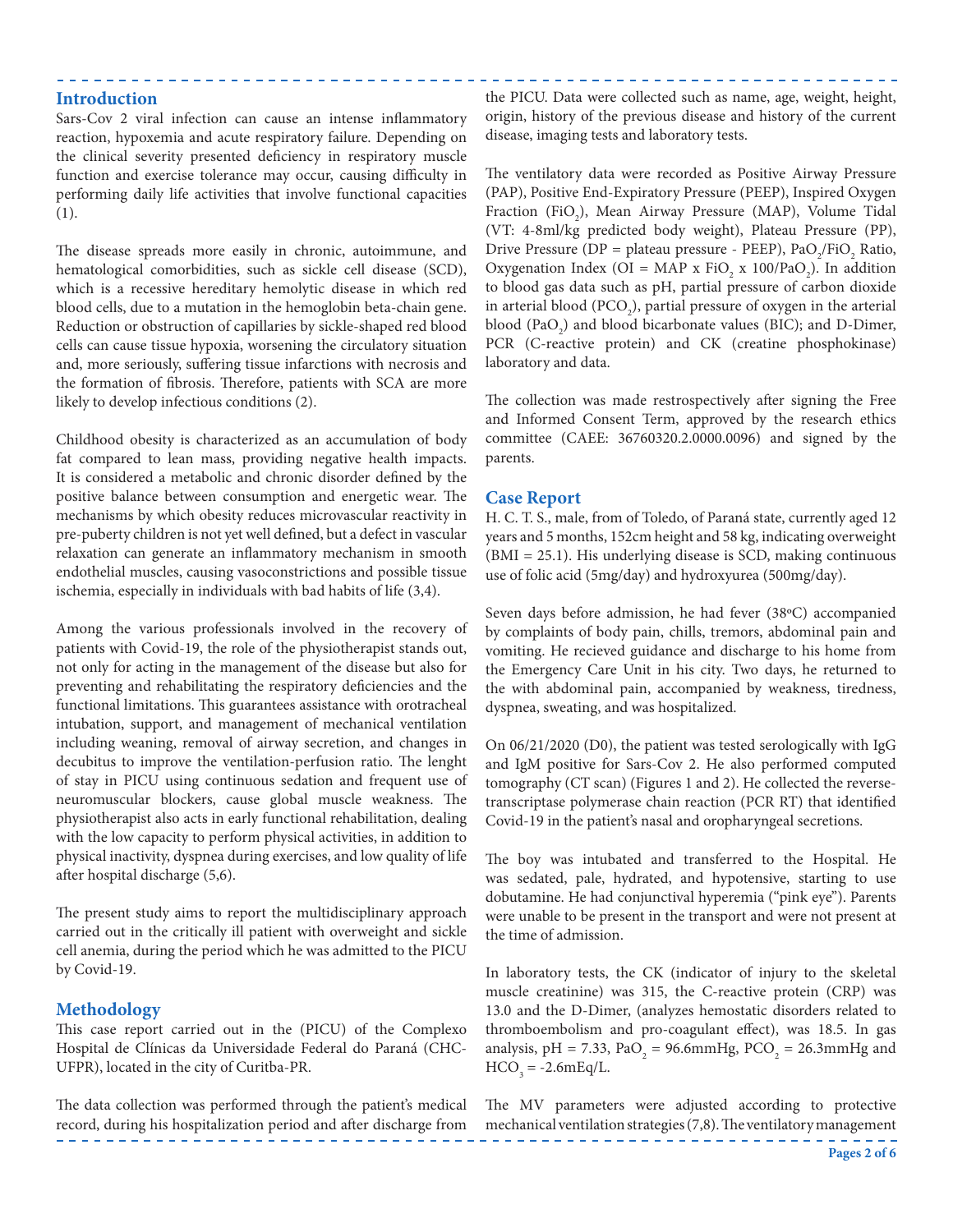

**Figures 1 and 2:** CT scan show highlights overperfused ground-glass pulmonary opacities, in addition to patchy consolidation of bilateral multifocal distribution with peripheral and posterior-inferior predominance. Such findings suggest viral pneumonia.

at the beginning of the pandemic, was based on classification of the respiratory involvement as ARDS-like. The patient was ventilated using Assisted Cotrolled Pressure (AC) with the parameters: PIP 28 cmH2O, PEEP 10 cmH2O, FiO2 60%, 20 respiratory rate (RR), volume tidal (VT: 298 ml) according to the patient's predicted body weight (49 kg). The admission Pa $\rm O_2/FiO_2$  ratio was of 160 and OI of 7.28 (ARDS classified as moderate). The admission X-Ray showed ill-defined opacities in the lower two thirds of the lungs, predominantly on the right (Figure 3).



The patient while on MV required sedation, analgesia and neuromuscular block. Besides, anticoagulant, antibiotics, and drugs for continuous use to treat the underlying disease (Table 1). He received a diet on D1 with norm caloric and normoproteic enteral formula in a closed system (original Fresulim).

The chest physiotherapy was bronchial hygiene, endotracheal suctioning, lung reexpansion techniques, manual mobilization, and respiratory muscle training. Besides the musculoskeletal proprioceptive stimulation and exercise training, were performed frequent changes in decubitus and therapeutic positions during the patient's immobility.

|               | D <sub>0</sub> | D <sub>1</sub> | D <sub>5</sub> | D <sup>9</sup> | D15          |
|---------------|----------------|----------------|----------------|----------------|--------------|
| Azithromycin  | X              | X              |                |                |              |
| Cefiatrexone  | X              | X              | X              | X              |              |
| Dexamethasone | X              | X              | X              | X              |              |
| Oseltamivir   | X              | X              |                |                |              |
| Dobutamine    | X              | X              | X              | X              |              |
| Tobramycin    |                |                |                | X              |              |
| Omeprazole    | X              | X              | X              | X              | $\mathbf{x}$ |
| Clonidine     |                |                |                | X              | X            |
| Midazolam     | X              | X              | X              | X              | X            |
| Fentanyl      | X              | X              | X              | X              | X            |
| Precedex      | X              | X              | X              |                |              |
| Vecuronium    | X              | X              | X              |                |              |

**Table 1:** Drugs received by the patient during the MV. *Source: author. Legend: D0 - hospitalization day. D1-D15 – days of hospitalization.*

During hospitalization, calculations of static compliance, OI,  $PaO_2$ /FiO<sub>2</sub> ratio, and drive pressure were of great importance for the daily monitoring of pulmonary mechanics.

After 10 days from the start of hospitalization, it was possible to pass his A/C ventilation mode to intermittent mandatory ventilation synchronized with support pressure (SIMV + PS). One new CT scan was performed on 06/27, (Figure 4). The MV parameters and blood gas analysis from the date of admission to the date of extubation are described in Table 2.

The patient was agitated at D9, during sedation weaning, and led a unplanned extubation. The patient evolved with inspiratory muscle effort, tachypnea and dyspnea, laryngeal stridor with partial laryngotracheal obstruction. The team tried to use noninvasive ventilation (NIV) and failed, being intubated 24 hours after extubation.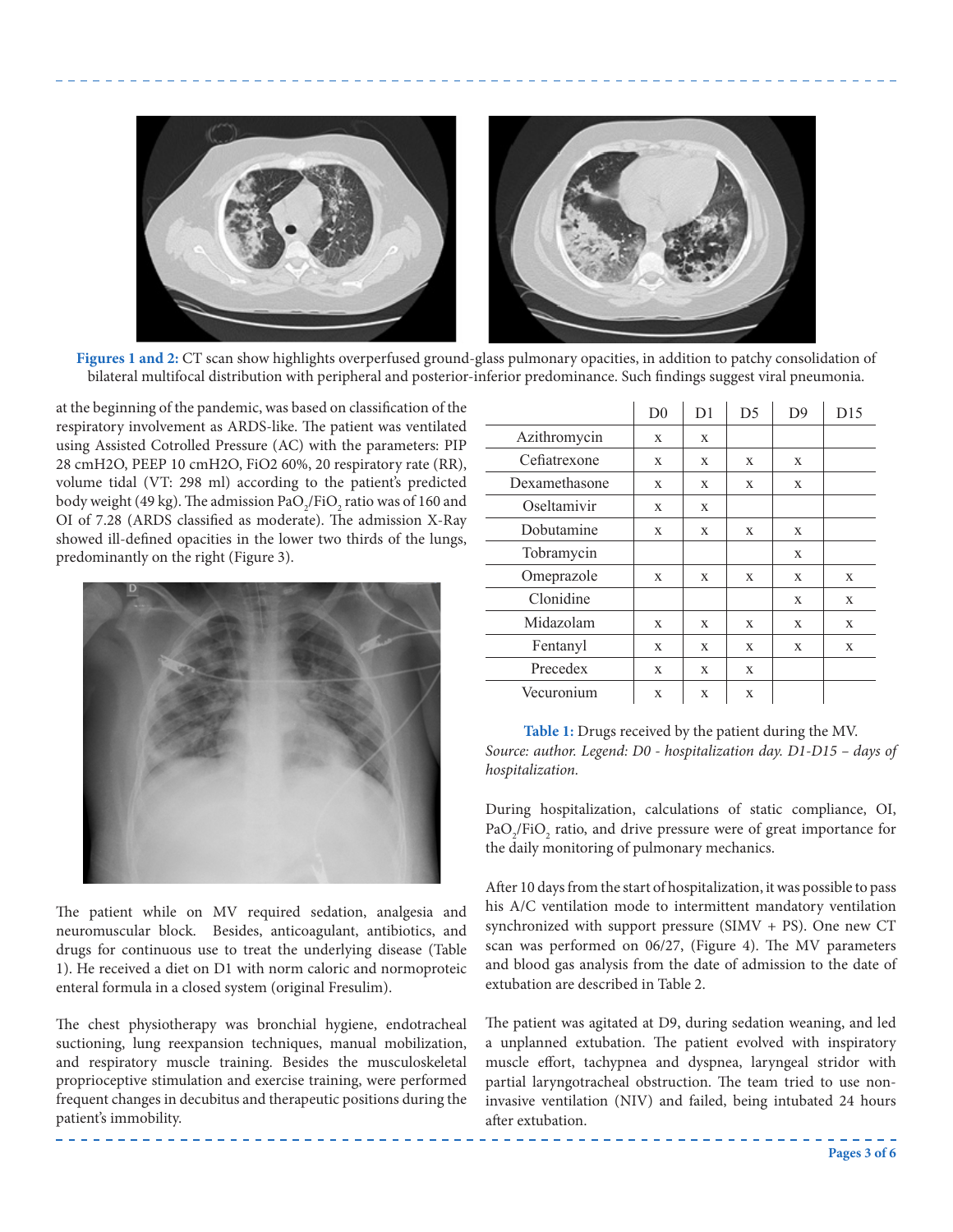| Ventilation                                 | D <sub>0</sub> | D1  | D <sub>5</sub> | D <sub>9</sub> | D15             |
|---------------------------------------------|----------------|-----|----------------|----------------|-----------------|
| FiO,                                        | 60%            | 40% | 40%            | 40%            | 25%             |
| Volume tidal ml/kg                          | 9,1            | 7,1 | 8,3            | 8,1            | 7,6             |
| Plateau Pressure cmH <sub>2</sub> O         | 26             | 24  | 24             | 24             | 18              |
| Drive Pressure cmH <sub>2</sub> O           | 16             | 14  | 14             | 14             | 10              |
| PEEP cmH <sub>2</sub> O                     | 10             | 10  | 10             | 10             | 8               |
| Static Compliance ml/<br>cmH <sub>2</sub> O | 33             | 25  | 38,8           | 31             | 37,2            |
| Gasometry                                   | D <sub>0</sub> | D1  | D <sub>5</sub> | D <sub>9</sub> | D <sub>15</sub> |
| pH                                          | 7,3            | 7,4 | 7,43           | 7,5            | 7,3             |
| PCO <sub>2</sub> mmHg                       | 44             | 37  | 47,4           | 44             | 43              |
| PaO <sub>2</sub> mmHg                       | 97             | 86  | 73,3           | 91             | 90              |
| $HCO$ <sub>3</sub> mEq/L                    | 23             | 23  | 30,8           | 31             | 31              |
| $PaO_{2}/FiO_{2}$                           | 160            | 216 | 183            | 227            | 215             |
| $OI$ %                                      | 9,9            | 7,4 | 7,09           | 6,8            | 3               |

**Table 2:** Evolution of MV parameters and blood gas analysis.

realization of a diaphragmatic breathing pattern with the proprioception of the muscle using manual stimulation to promote the recruitment of type I fibers of the diaphragm (slow contraction) to improve muscular performance.

The patient maintained chest expansion exercises, such as active inspiration patterns followed by apnea after inspiration (sustained inspiration for 3 seconds) with the objective of alveolar recruitment and improvement of VT.

The performance of breathing exercises based on lung volumes and capacities, contributed to the patient's greater independence in the control of his dyspnea and the recovery of his volumes and capacities, reduced by restrictive lung disease. Chest physiotherapy allowed the resolution of small areas of atelectasis that persisted even after the removal of MV. Regarding home rehabilitation phase, the multidisciplinary team provided verbal and practical guidance to the patient and the family member, so that their daily life functions could be fully recovered, even without intensive monitoring.



Figures 4 and 5: The second CT scan shows areas of attenuation of multifocal ground glass, associated with small foci of consolidation. Areas and atelectasis in the posterior regions of the lungs, more evident in the lower lobes, with signs of associated air trapping.

During weaning from MV until extubation, physiotherapy treatment focused on respiratory autonomy associated with neuromuscular activity. Kinesiotherapy started to be activeassisted in bed. About 24 hours after extubation, the patient became more independent. It was possible to carry out transfers in bed, bedside orthostasis training and gait training. Performed muscle strengthening exercises, balance training. It was also possible to perform active-resisted exercises for upper and lower limbs with the help of dumbbells and a cycle ergometer.

After 5 days of reintubation (D15), the spontaneous breathing trial (SBT) was chosen, the indicators showed greater chances of success. It remained stable with  $SpO<sub>2</sub> = 95%$ , RR = 20, nasal catheter at 3 L/min by oxygen (FiO<sub>2</sub> = 32%). The patient maintained adequate respiratory and ventilatory patterns  $(SpO<sub>2</sub>$  of 98% and 13 RR) without oxygen supply.

Chest physiotherapy after extubation aimed to improve exercise tolerance and reduce the persistent oxygen requirement. The The laboratory tests showed a CRP value of 1.72 and a D-Dimer of 1.01. The patient remained hospitalized at PICU from admission untill hospital discharge (25 days), due to the standart isolation measures. After that, he was able to return to his daily activities.

## **Discussion**

The present report represents a rare case of pediatric Covid-19 with severe manifestation of signs and symptoms, The disease was classified as severe pneumonia with OI = 9.91. The pediatric population affected by Covid-19, 2.1% have severe symptoms and only 1.2% are critical (9,10).

Children infected with Covid-19 may be asymptomatic or symptomatic with fever, dry cough, and fatigue, as well as upper respiratory symptoms. The need for invasive ventilatory support only happened in critical cases (9,11).

Children and adolescents often have respiratory diseases that can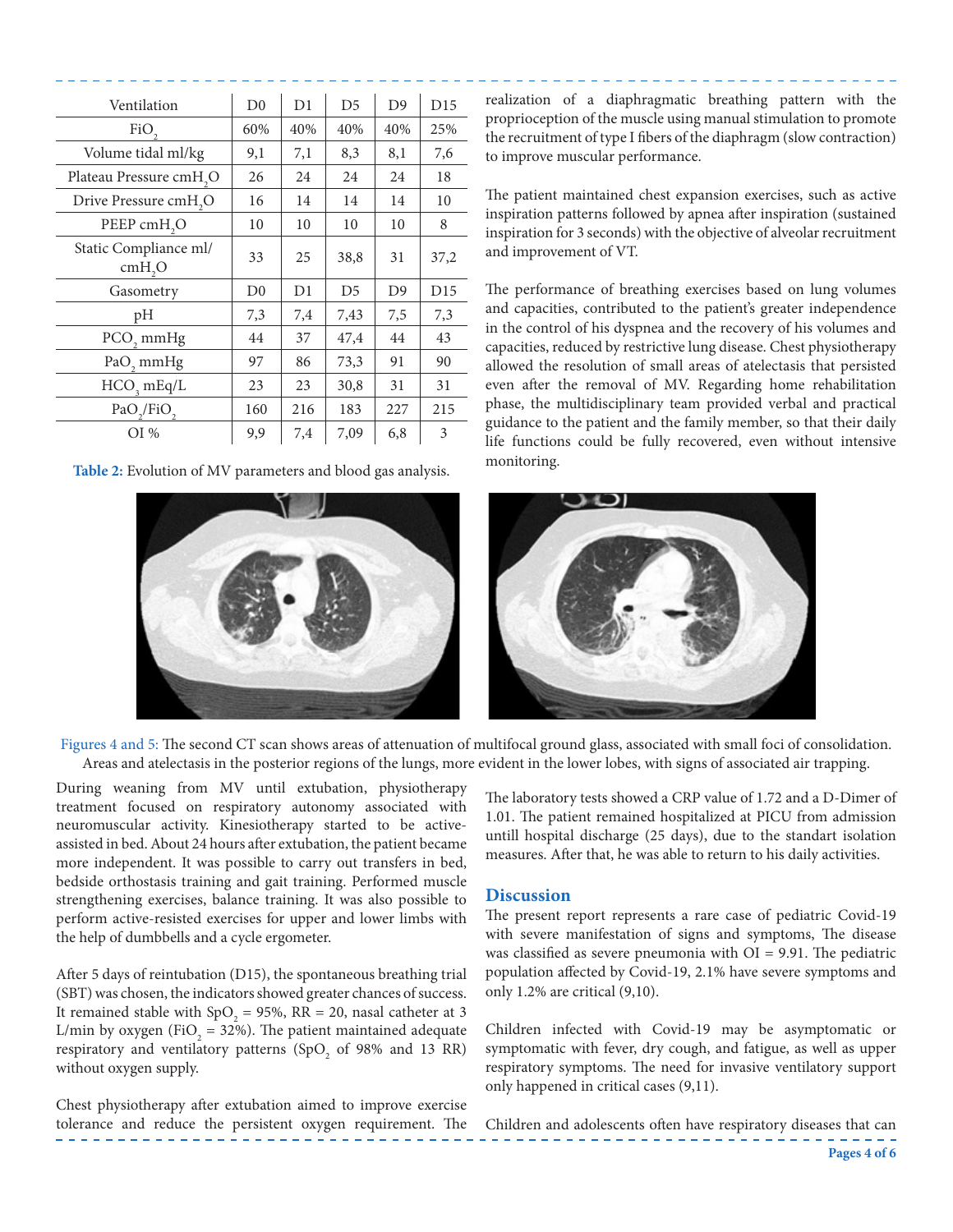lead to reduced oxygenation. Furthermore, in SCD there is an vicious cycle between hypoxemia and red blood cell deformation, leading to vaso-occlusive crises with the risk of thromboembolic accidents (12).

The use of OI and the  $PaO_2/FiO_2$  ratio in pediatric patients is a fundamental tool in the management of oxygenation in children. Daily monitoring of ventilatory parameters and respiratory mechanics recommended to avoid injury associated with MV. By calculating the predicted weight, it was possible to ventilate the patient safely, performing a VT of 6 to 8 ml/kg, low PAP in order to maintain P plato up to 28 cm  $H_2O$ , and control of pulmonary distention pressure (drive pressure) below 15  $\text{cm}$ H<sub>2</sub>O (13-16).

The need to titrate PEEP individually is currently the best way to recruit and stabilize alveolar units and minimize lung injury induced by MV. The ideal PEEP titration can avoid atelectrauma and alveolar hyperdistension, suggested for cases of severe and moderate ARDS, as is the case in the present report. The current recommendation suggests a prior recruitment maneuver followed by decremental PEEP, selecting the best static compliance of the respiratory system, always estimating the lowest drive pressure  $(7,15-17)$ .

Physiotherapy has proven effective for improving long-term physical function among PICU survivors. The therapies applied in the present report ensured the viability of the respiratory system during the period of intubation and in the phase of inability to breathe independently and to protect its airways. The literature suggests that physiotherapy maneuvers result in significant changes in respiratory function. The patient's favorable condition was due to these resources, since he did not present any type of infection or pneumonia associated with mechanical ventilation while hospitalized (18,19).

Chest physiotherapy during MV is feasible and safe to improve patient performance. During MV like mucus clearance and alveolar recruitment maneuvers are commonly applied in clinical practice. Sputum production was reported in about 34% of Covid-19 patients. Thus suggesting that, by promoting mucus clearance during mechanical ventilation, early physiotherapy interventions (such as subglottic secretion drainage, postural hygiene, and ventilator hyperinflation) may produce beneficial effects (20,21).

The chest physiotherapy process in critically ill Covid-19 patients should be carefully organized, considering the high risk of aerosol generation. Health care workers should begin the process only after donning appropriate personal protective equipment and, if possible, should organize the procedure in a negative-pressure room with an antechamber to minimize exposure and the patient was electively extubated (20).

Physiotherapy for critical patients, is based on a multisystem approach, like musculoskeletal rehabilitation, in order to reduce the incidence of complications, encourage weaning from mechanical ventilation, and facilitate recovery of functional autonomy (21).

The physiotherapist's role in the acute phase of the disease is not restricted to the respiratory system, exercises and mobilizations, but also minimize musculoskeletal deficits resulting from prolonged immobilization. Moreover, one of the keys therapeutic strategies for these patients has been the early use of corticosteroids, which is another important risk factor implicated in PICU acquired weakness. Passive early motor mobilization has stood out a lot in the treatment of patients with Covid-19, and aims to maintain muscle tropism, stretching, joint mobility and especially the functional capacity to perform basic activities of daily living (22-24).

## **Conclusion**

The treatment carried out by the physiotherapy together with multidisciplinary team for this critical patient resulted in favorable outcomes. Through the safe management of drugs, the protective strategy of MV, the success of extubation and the process functional recovery since the beginning of hospitalization until hospital discharge.

Physiotherapy, including rehabilitation may help to prevent or mitigate sequelae related to bed rest, thus improving physical function and outcomes and reducing length of stay by increasing ventilator free-days.

# **References**

- 1. Da Silva CM. Evidências científicas sobre Fisioterapia e funcionalidade em pacientes com COVID-19 Adulto e Pediátrico. J Hum Growth Dev. 2020; 30(1): 148-155.
- 2. Manfredini V. A fisiopatologia da anemia falciforme. Infarma-Ciências Farmacêuticas. 2013; 19(1/2): 3-6.
- 3. Godinho AS. Principais fatores relacionados ao sobrepeso e obesidade infantil. Revista Eletrônica Nacional de Educação Física. 2019; 9(13): 27-39.
- 4. Freemark M. Disfunção endotelial e doença cardiovascular na obesidade infantil. J Pediatr. (Rio J.), Porto Alegre. 2020; 95(5): 503-505.
- 5. Thomas P, Baldwin C, Bissett B, Boden I, Gosselink R, Granger CL, et al. Physiotherapy management for COVID-19 in the acute hospital setting: clinical practice recommendations. J Physiother. 2020.
- 6. Toledo Arruda, Alessandra Choqueta de. Doença pulmonar obstrutiva crônica no cenário da pandemia da COVID-19: guia de orientações e exercícios. 2020.
- 7. Campos NG, Da Costa, RF. Alterações pulmonares causadas pelo novo Coronavírus (COVID-19) e o uso da ventilação mecânica invasiva. Journal of Health & Biological Sciences. 2020; 8(1): 1-3.
- 8. Barbas CSV. Recomendações brasileiras de ventilação mecânica 2013. Parte I. Revista Brasileira de terapia intensiva. 2014; 26(2): 89-121.
- 9. Shen K, Yang Y, Wang T, Zhao D, Jiang Y, Jin R, et al. Diagnosis, treatment, and prevention of 2019 novel coronavirus infection in children: experts' consensus statement. World J Pediatr. 2020.
- 10. Souza TH. Clinical manifestations of children with COVID‐19: